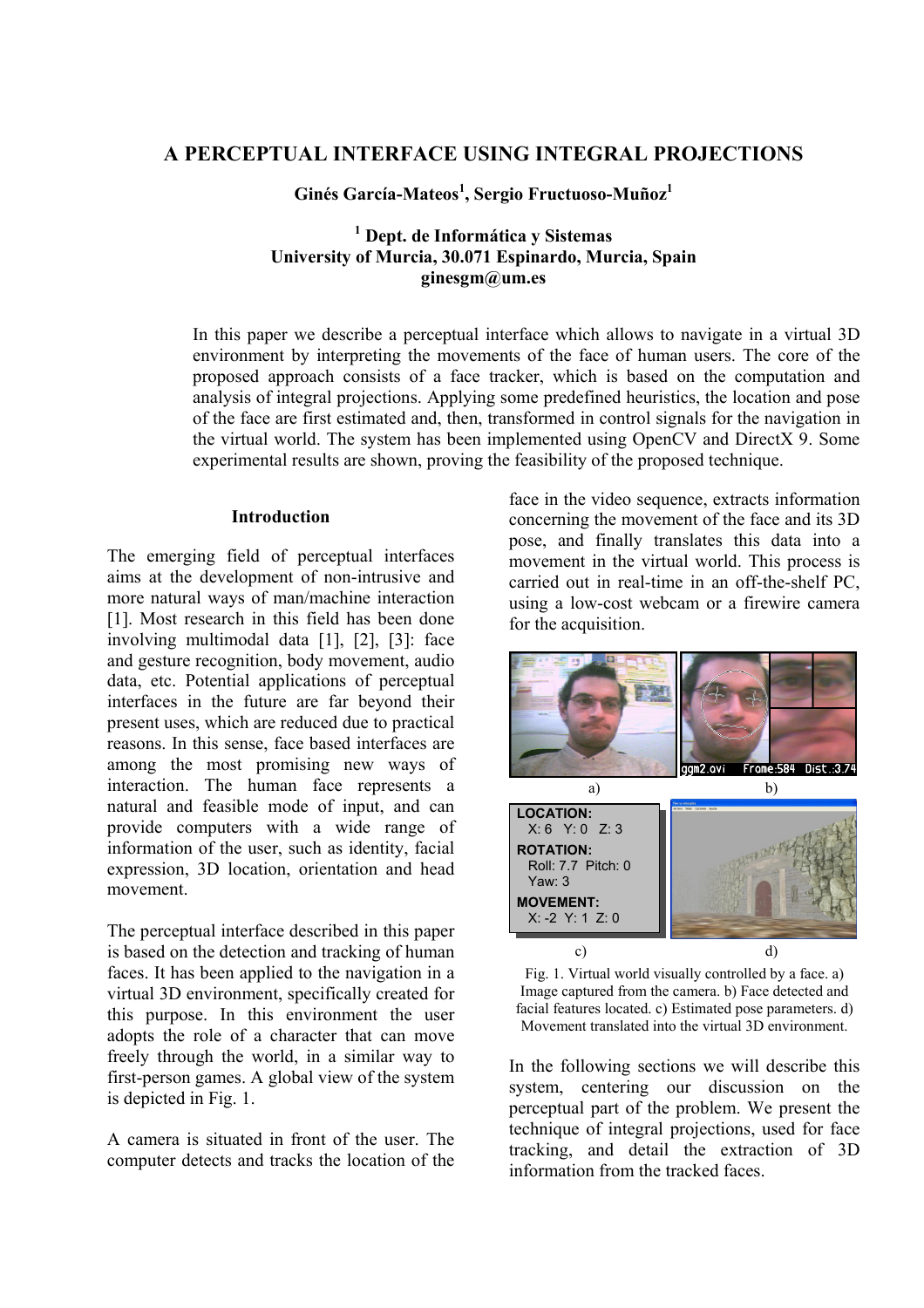## **Face Tracking with Integral Projections**

Face detection and tracking are previous and essential problems in the design and construction of a perceptual interface based on human faces. Integral projections have proved to be a very useful technique to tackle both problems, as discussed in [3] and [4]. Besides, they provide some valuable additional information that can be used in pose estimation, as described in the following section.

Intuitively, an integral projection is the average of gray levels along a row or column of pixels. Applied on human faces, typical patterns of dark and light regions appear. Moreover, the patterns of projections are stable and robust for a same individual along a video sequence [4]. We can make use of this property to construct a face tracking system, which is based on the alignment of projections. The structure of the process is depicted and summarized in Fig. 2.



Fig. 2. A three-step face tracking process using integral projections. Left: input images for each step. Center: projection models (thick green lines) and instances (thin red lines) before alignment. Right: the same projections after alignment.

As indicated in Fig. 2, face tracking is decomposed into three main steps:

1. *Vertical alignment.* The vertical integral projection of the expected location of the face is computed. This projection is aligned with respect to a model of vertical projection of the face, obtaining the movement and scale in the vertical direction.

- 2. *Horizontal alignment.* After step 1, the region of eyes is segmented, and its horizontal projection is computed. Then, it is aligned with an adequate model, thus obtaining horizontal movement and scale.
- 3. *Orientation alignment.* Here orientation is considered in a planar sense, i.e., with respect to the plane of the image. In this step, the alignment is done by independently estimating the height of both eyes.

## **3D Pose Estimation**

The tracking process provides the location of the face and facial features (eyes and mouth) along a video sequence. Using this information, 3D pose and movement of user's head are computed. The general problem of pose estimation –i.e., give values for 3D location  $(x,y,z)$  and angle (*roll*, *pitch*, *yaw*)– is computationally complex. However, we are not interested in a precise pose calculation but in an estimation suitable for the perceptual interface.

Thus, some heuristic methods have been defined to allow a fast approximation of pose parameters. These heuristics are explained in the following subsections.

### *Depth Estimation*

The depth, or distance of user's head to the camera, is inversely proportional to the size of the head in the image. This holds as long as the face is considered a rigid object, which might not always be true, due to facial expressions. The size of the head is approximated with the distance from left to right eye. Some samples of depth estimation are shown in Fig. 3.



Fig. 3. Depth computation. Estimated values (relative to the initial distance) are shown below the pictures.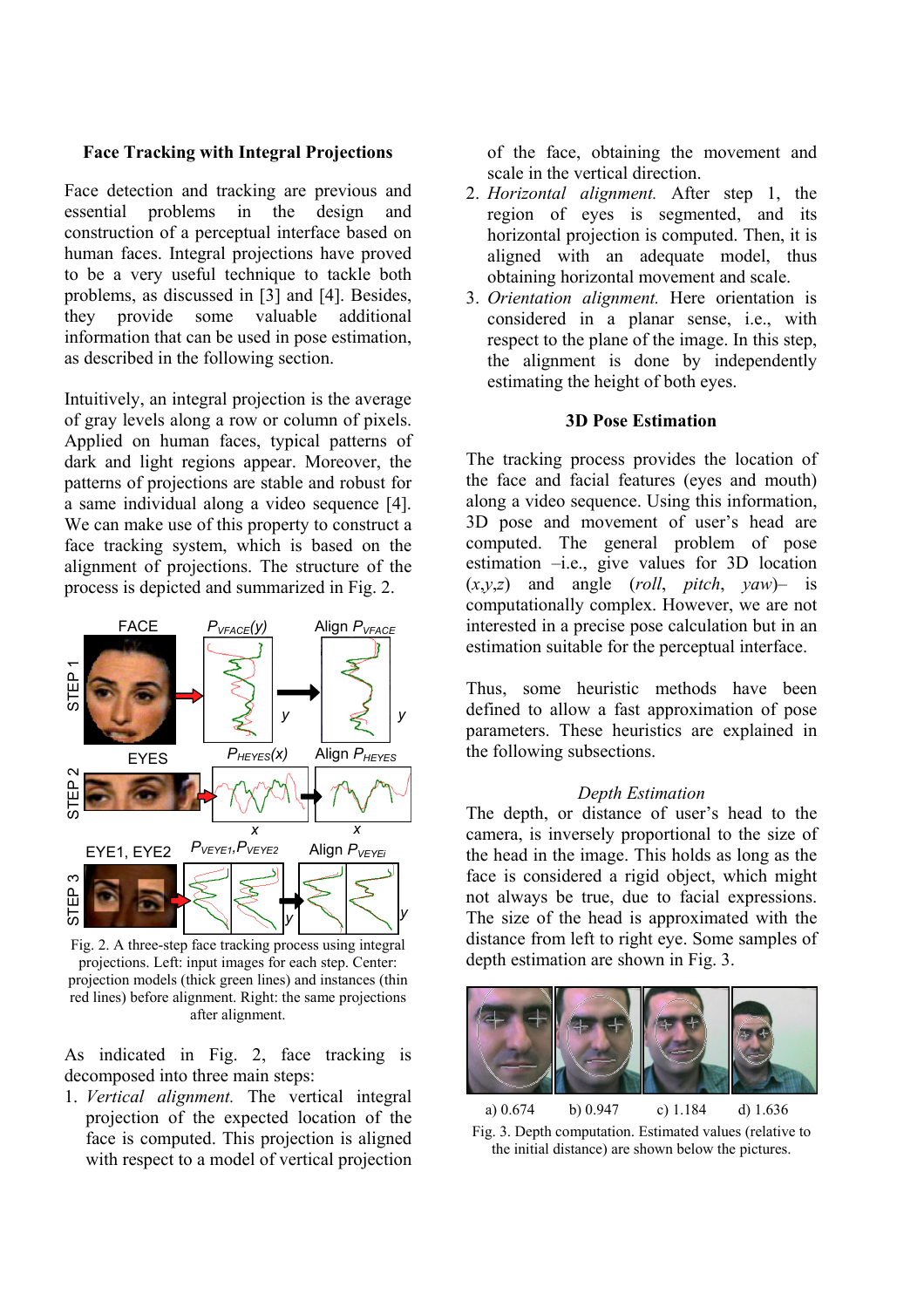# *Roll Estimation*

The estimation of roll is straightforward. Since roll involves a rotation along the plane of the camera, it can be computed using the perceived angle of the face. In particular, we use the angle of the line passing through both eyes with respect to the horizontal axis. Fig. 4 contains some samples of roll estimation.



Fig. 4. Roll computation. Estimated angles are shown below the pictures. a)  $-33.4^\circ$  b)  $-13.0^\circ$  c)  $13.5^\circ$  d)  $20.2^\circ$ 

Obviously, when this rotation is combined with other kinds of rotation, the values obtained with this simple method are not very reliable.

### *Pitch Estimation*

Pitch cannot be precisely estimated just using the location of eyes and mouth. Instead, the computed projections are used to extract some additional information. When the user raises or lowers his/her head, the vertical projection of the whole face changes smoothly, as we can observe in Fig. 5.



Fig. 5. Pitch computation. Vertical integral projections of the faces are shown on the right of the pictures, and estimated values below them.

The following *ad hoc* rule has been defined: estimated pitch is proportional to the value of the projection at a certain point between the maximum corresponding to the eyes and the minimum of the nose; the point is marked with a box in Fig. 5. This simple heuristic measure has a viable explanation: when the face is looking upwards, nostrils are more and more visible, making projections darker at that point.

### *Yaw Estimation*

As before, yaw is also approximated with a fast heuristic method which might not be applicable in a general problem. In this case we consider the horizontal projection of the region of eyes. This projection usually contains a maximum corresponding to each eye and a minimum between them. When the user looks to the left or to the right, the horizontal projection changes accordingly. This effect is shown in Fig. 6.



Fig. 6. Yaw computation. Horizontal integral projections of the eyes, and estimated yaw values are shown below the pictures.

Therefore, yaw is estimated computing the relative position of the minimum between the eyes in these horizontal projections, i.e., the locations of the arrows in Fig. 6.

### **Virtual Environment**

We have developed a virtual 3D environment whose control is done using the perceptual interface described before. This environment is similar to a 3D game and consists of a number of cells, or rooms, where the user can move freely. The map of the world is shown in Fig. 7. The action is carried out in a first-person view. The user can move forward, backward, left, right, rotate left and right, and look up and down. These movements are controlled in the following way: